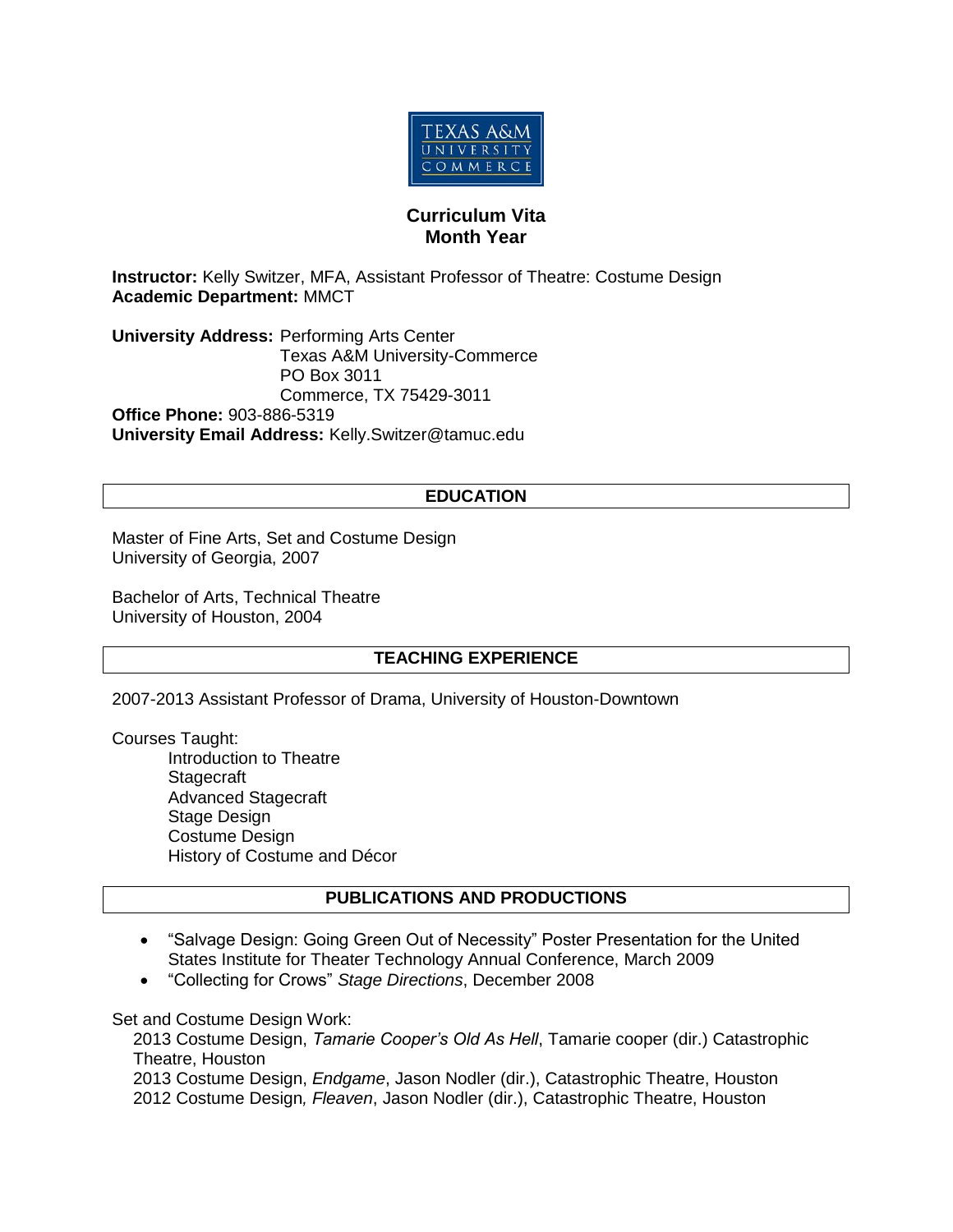2012 Costume Design, *Life Is a Dream,* Pablo Bracho (dir.), Main Street Theatre, Houston 2012 Costume Design, *Tamarie Cooper's Doomsday Revue*, Catastrophic Theatre, DiverseWorks Art Space, Houston

2012 Costume Design, *Endgame* Jason Nodler (dir.), Catastrophic Theatre, DiverseWorks, Houston

2011 Costume Design, *Crave* Jason Nodler (dir.), Catastrophic Theatre, DiverseWorks, Houston

2010 Costume Design, Tattoo Design and properties assistance, *Bluefinger* Jason Nodler (dir.), Catastrophic Theatre, DiverseWorks, Houston

2010 Costume Design, *The Designated Mourner* Jason Nodler (dir.), Catastrophic Theatre, TALA Offices, Houston

2010 Costume Design, *The Amazing Living Theatre* Karina Pal Montano-Bowers, Frenetic Theatre, Houston

2010 Costume Design, *Our Late Night* Jason Nodler (dir.), Catastrophic Theatre, DiverseWorks, Houston

2010 Costume Design, *The Flu Season* Matt Huff (dir.), Mildred's Umbrella Theater Company, Midtown Art Center, Houston

2009 Costume Design, *Night of the Giant* John Harvey (dir.), Mildred's Umbrella Theatre Company, Barnevelder Art Space, Houston

2009 Set Design, *Rough for Theatre I and II* Mike Switzer (dir.), The Ornery Theatre 2009 Set Design, *Last Easter* Jennifer Decker (dir.), Mildred's Umbrella Theatre Company, Gremillion Art Gallery, Houston

2009 Costume Design, *The Three Lives of Marion* Karen Schlag (dir.), Bootown Festival 2009 Set Design, *Tartuffe*, Tom Lyttle (dir.), O'Kane Theatre University of Houston-**Downtown** 

2009 Set Design, *The Third Side*, Tom Vaughn (dir.), Mildred's Umbrella Theatre Company, Diverse Works, Houston

2009 Costume Design, *Compleat Female Stage Beauty*, Ron Jones (dir.), Mildred's Umbrella Theatre Company, Midtown Art Center, Houston

2008 Makeup Design, *Museum of Dysfunction: Family Album*, multiple directors, Mildred's Umbrella Theatre Company, Avant Garden, Houston

2008 Costume Design, *Murder of Crows*, Jennifer Decker (dir.), Mildred's Umbrella Theatre Company, Midtown Art Center, Houston

2008 Costume Design, *One Flea Spare*, Patricia Duran (dir.), Mildred's Umbrella Theatre Company, Midtown Art Center, Houston

2008 Set Design, *Our Town*, Dr. Kate Pogue (dir.), O'Kane Theatre University of Houston-**Downtown** 

2007 Set and Costume Design *Joe Turner's Come and Gone*, Thesis, Dr. Freda Scott Giles (dir.), University of Georgia Fine Arts Theatre, Athens, GA

2006 Set Design, *Religion of the Lie*, Performance Collaboration with visiting artist Randall Packer in conjunction with DRAM 7610 Producing the New Script, Multimedia Performance in Public Spaces, University of Georgia, Athens, GA

2006 Costume Designer, *Polaroid Stories*, Mirla Criste (dir.), UGA Cellar Theatre, Athens, GA

2005 Scenic Assistant to Charles Berliner, *Him* Theoretical Workshop, UGA, Athens, GA 2005 Set Designer, *Begum Barve*, Satish Alekar (dir.), UGA Cellar Theatre, Athens, GA 2004 Assistant Set Designer, *Antigone*, UGA Seney Stovall Chapel, Athens, GA

2004 Set Designer, *Misalliance*, Jennifer Carsrud (dir.), Shaw Festival/Midtown Arts Center, **Houston** 

2003 Set Designer, *Oliver!*, Sharon Sheppard (dir.), Applause Theatre Company, Houston